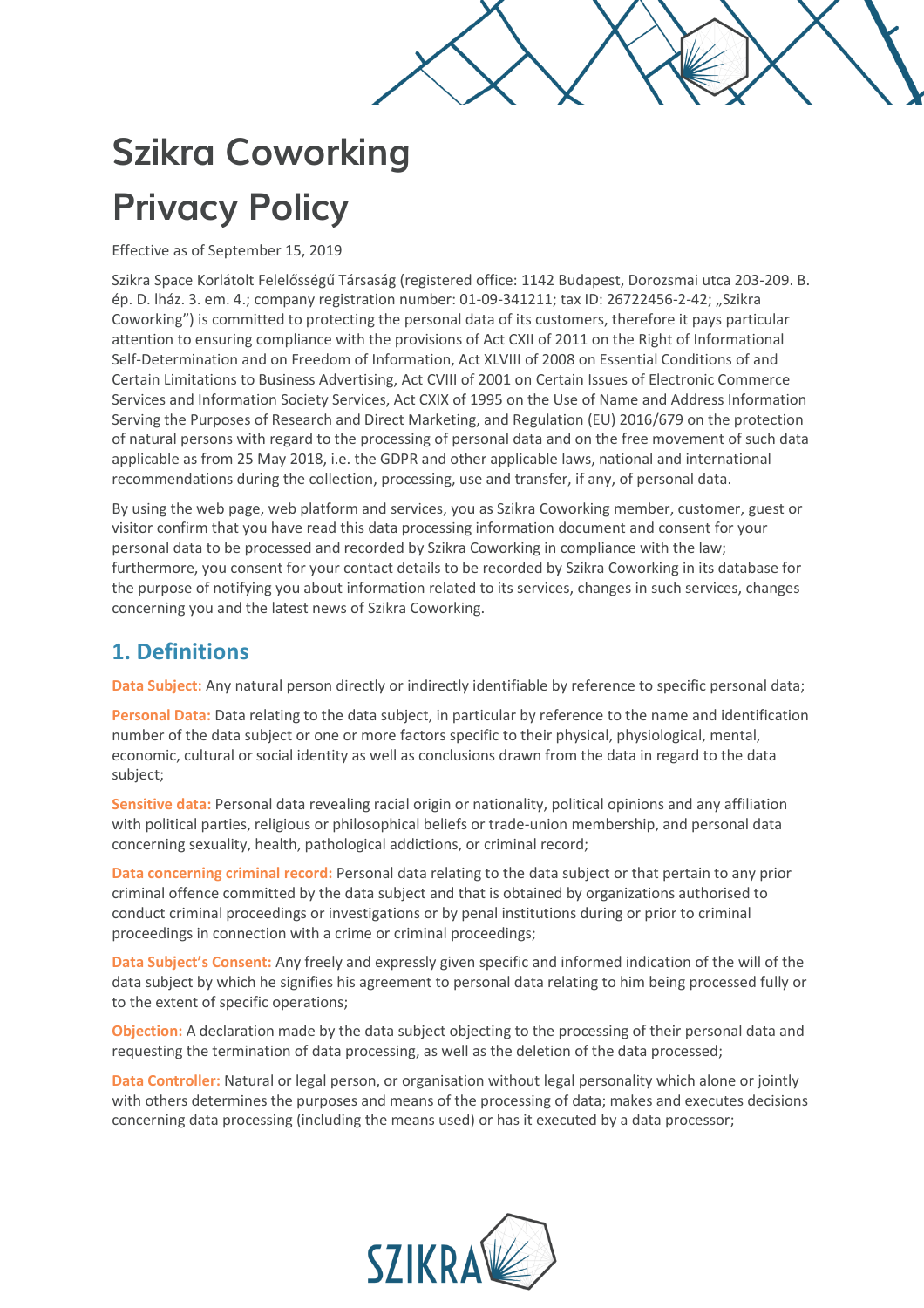**Data Processing:** Any operation or the totality of operations performed on the data, irrespective of the procedure applied; in particular, collecting, recording, registering, classifying, storing, modifying, using, querying, transferring, disclosing, synchronising or connecting, blocking, deleting and destroying the data, as well as preventing their further use, taking photos, making audio or visual recordings, as well as registering physical characteristics suitable for personal identification (such as fingerprints or palm prints, DNA samples, iris scans;

**Data Transfer:** Granting access to the data to specific third parties;

**Disclosure:** Granting open access to the data;

**Data Deletion:** Making data unrecognisable in such a way that it can never again be restored to a recognisable form;

**Tagging of Data:** Marking data with a special ID tag to differentiate it;

**Blocking of Data:** Marking data with a special ID tag to restrict its further processing indefinitely or for a specified period of time;

**Data Destruction:** Complete physical destruction of the data carrier recording the data;

**Data Process:** Performing technical tasks in connection with data processing operations, irrespective of the method and means used for executing the operations, as well as the place of execution, provided that the technical task is performed on the data;

**Data Processor:** Any natural or legal person or organisation without legal personality processing the data on the grounds of a contract, including contracts concluded pursuant to legislative provisions;

**Data Set:** All data processed in a single file;

**Third Party:** Any natural or legal person, or organisation without legal personality other than the data subject, the data controller and the data processor;

**EEA Member State:** Any Member State of the European Union and any State which is party to the Agreement on the European Economic Area, as well as any State the nationals of which enjoy the same legal status as nationals of States which are parties to the Agreement on the European Economic Area based on an international treaty concluded between the European Union and its Member States and a State which is not party to the Agreement on the European Economic Area;

**Third Country:** Any State that is not an EEA Member State;

**Data Breach:** The unlawful processing or process of personal data, in particular the unauthorised access, alteration, transfer, disclosure, deletion or destruction as well as the accidental destruction or damage thereof.

#### **2. Data controller and its contact details**

**Data Controller:** Szikra Space Korlátolt Felelősségű Társaság (registered address: 1142 Budapest, Dorozsmai utca 203-209. B. ép. D. lház. 3. em. 4.; company registration number: 01-09-341211; tax ID: 26722456-2-42)

Website: https://szikracoworking.hu

**Contact person:** Zoltán Boda

**Contact details:** info@szikracoworking.hu

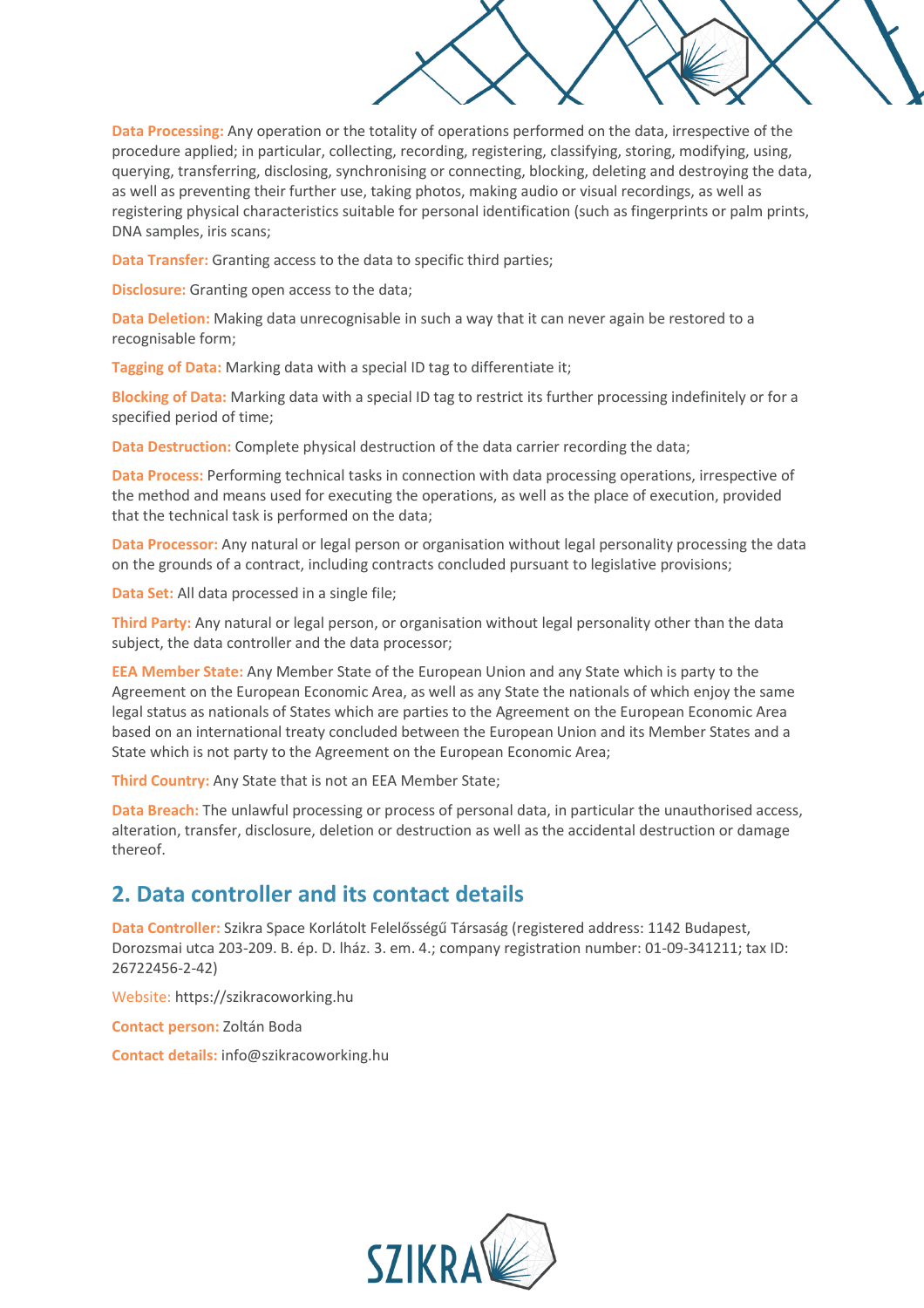# **3. Categories of Data Processed**

### 3.1. General Definition

Personal Data processed by Szikra Coworking shall mean data that are or may be received by Szikra Coworking during the use and provision of the services of Szikra Coworking through the personal data provided by the people ordering the services of Szikra Coworking, the members, customers, potential customers, guests, visitors, people requesting a quote or using the online platform of Szikra Coworking, and also all the personal data transferred by you to Szikra Coworking.

Such personal data may include, but are not limited to the following:

#### **Personal Data**

- name;
- date and place of birth;
- mother's name at birth;
- personal ID card No., address card No., address;
- personal identification code;
- social security number, tax ID No., bank account number;
- (workplace) email address, telephone number.

#### **Sensitive Personal Data**

- data regarding racial origin or nationality;
- data concerning health (weight, CBC, screening test results);
- data concerning pathological addictions;
- data concerning criminal record.

# 3.2. Data Processing Related to Contractual Relationship and Quoting

As part of its activity, Szikra Coworking prepares quotes on services for its customers and members, enters into agreements and also performs procurement as well as archiving and document handling activities required for its operation. In this regard Szikra Coworking processes and stores the following data until the dates indicated and for the purposes defined below:

- communication (with a commercial purpose);
- concluding agreements;
- performing agreements;
- account management and debt management;
- enforcing legal claims under agreements (e.g. complaints, warranty claims);
- document handling and archiving after the termination (by performance or expiry) of the agreement.

#### **Personal data for natural person customers:**

The name, address, telephone number, email, customer code (client ref. number, order number) and online ID of natural persons, as well as tax id for entrepreneurs who enter into an agreement with Szikra Coworking as customers shall be processed for the purposes indicated above. Data processing shall lawfully commence prior to the conclusion of the agreement subject to an enquiry from our customers regarding a request for quote or registration to Cobot web platform.

#### **Personal data of natural persons representing legal person customers:**

Categories of personal data processed: Name, address, telephone number, email address, online ID of the natural person.

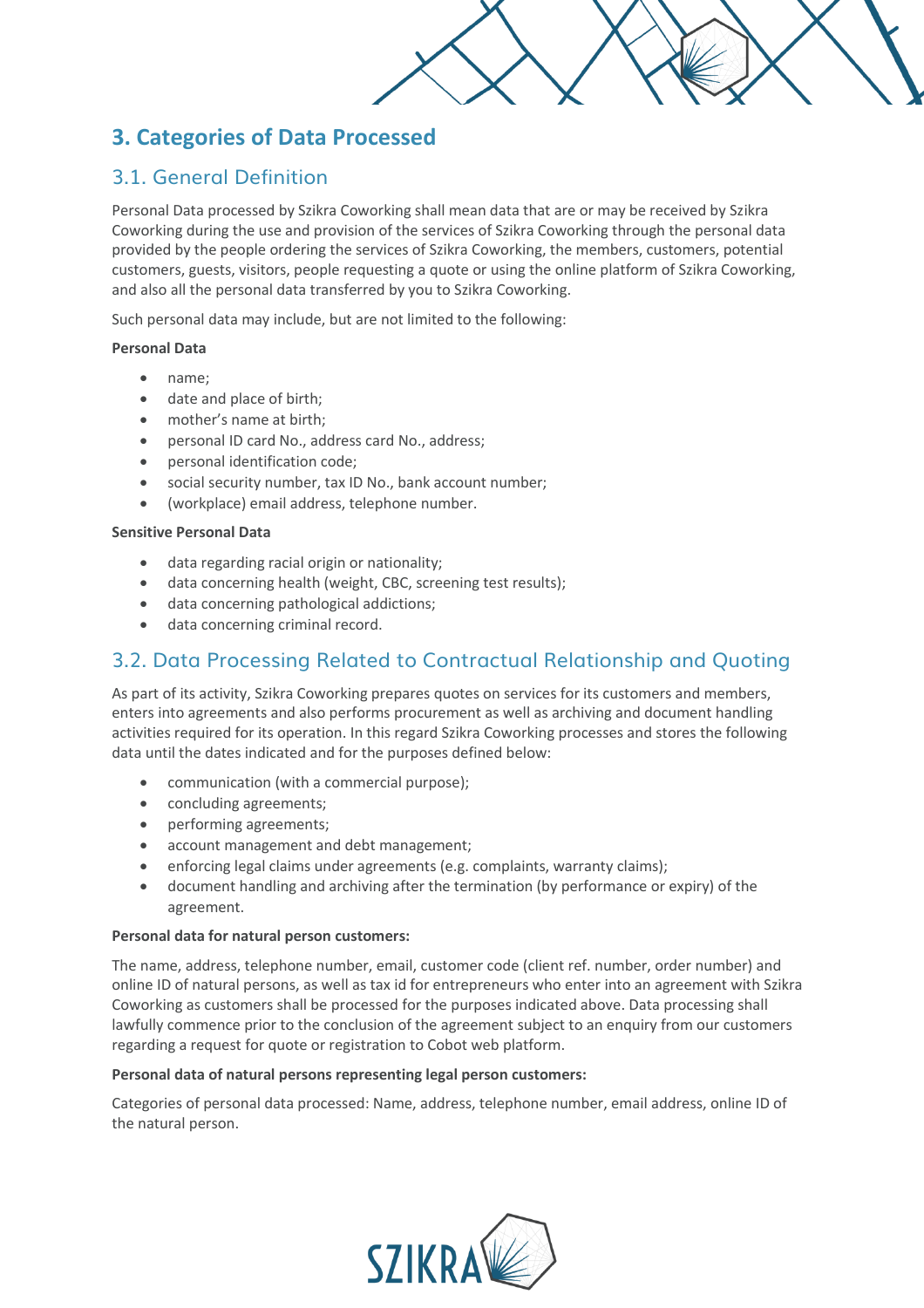

#### 3.4. Registration at Szikra Coworking web platform

Visitors to our website are only required to provide us with their personal data if they want to register, log in for submitting a request for quote, initiate a purchase or if they request a quote on the dedicated online platform.

### 3.5. Other Contractual Partners

Data of our other contractual partners (subcontractors and other service providers) and our contractual partners in procurements shall be requested and processed as and for the term stipulated by the laws referenced in the introduction.

# **4. Categories of Data Subjects Affected by the Data Processing and the Legal Basis of Processing**

Szikra Coworking processes data of customers, potential customers and people requesting a quote. This policy shall apply to customers with a valid coworking contract, members, guests and visitors of the Coworking Space, contractual partners, fulfilment partners and participants.

We only process the personal data of people who have consented to the processing of their personal data or to their transfer to third parties, or if such processing is required by the law or the regulation of the local government acting pursuant to the authorisation under the law and in cases stipulated therein, for a purpose arising from public interest.

The following user actions shall also constitute the provision of consent: ticking the appropriate box when visiting the internet website of Szikra Coworking; the personal data being sent to the mailing address, email address or other contact details of Szikra Coworking; choosing technical settings for information society services and any other statements or conduct which clearly indicate in this context the data subject's consent to the proposed processing of their personal data.

As per 5.8 paragraph of General Terms and Conditions, entering the Coworking space as member, guest or visitor constitutes the provision of consent.

In addition to this, personal data are only processed by us pursuant to Article 6. of the GDPR and Section 6 of the Privacy Act if obtaining the data subject's consents is impossible or would involve disproportionately high costs, and processing is required for the performance of an obligation or the protection of a legitimate interest of ours or of third parties, and the enforcement of such interest is proportionate with the limitation of the right to protect personal data. Personal data received from members, visitors and other partners are processed if the data subject has consented to the transfer of its personal data to third parties or Szikra Coworking. Szikra Coworking shall not transfer the processed data for them to be used for marketing or other purposes without your express consent.

As per 5.8 paragraph of General Terms and Conditions, use of any photo, audio and video materials recorded in the Coworking Space for promotional and marketing purposes is an exception to this rule.

The data of natural persons contracted as customers or suppliers stipulated in the law shall be processed by Szikra Coworking for the purpose of performing obligations (accounting, taxation) stipulated by the law (Sections 169 and 202 of Act CXXVII of 2017 on Value Added Tax; Act CXVII of 1995 on Personal Income Tax; Act LIII of 2017 on the Prevention and Combating of Money Laundering and Terrorist Financing, Act C of 2000 on Accounting) under the legal title of compliance with a legal obligation.

Documents of permanent value under Act LXVI of 1995 on Public Records, Public Archives, and the Protection of Private Archives, but otherwise not received by the customers shall be processed by Szikra Coworking pursuant to the performance of its legal obligation until such documents are handed over to the public archives.

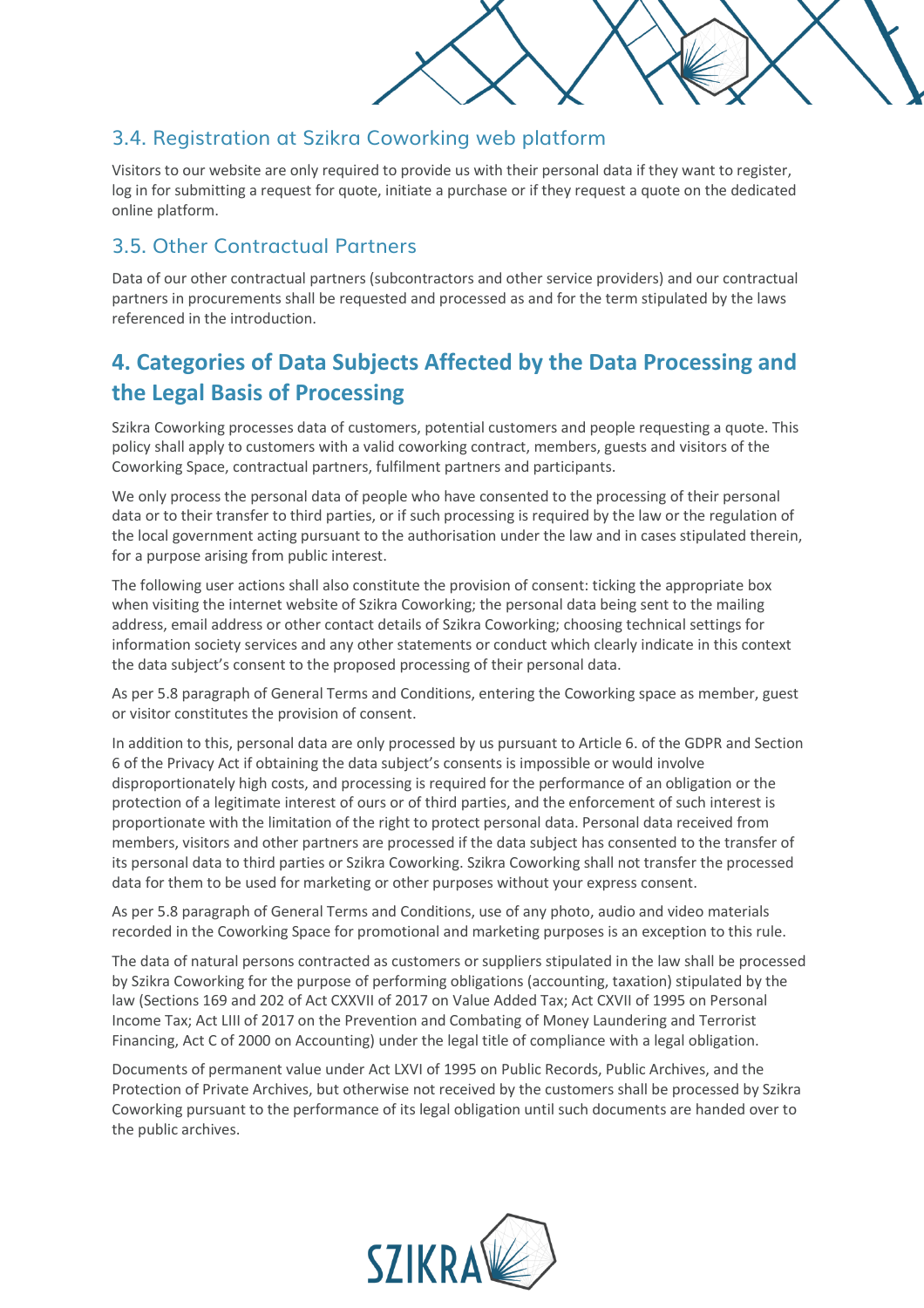

The consent to the processing of data shall be deemed granted with the delivery of your personal data to Szikra Coworking.

By delivering the personal data to Szikra Coworking you declare and warrant that you have the right to process and, in particular, to transfer such data.

Szikra Coworking excludes its liability for claims enforced in relation to a breach of the declaration above, and at the same time you shall reimburse Szikra Coworking for damage incurred in relation to the false or incorrect nature of the declaration above.

# **5. The Purpose of Data Processing**

With respect to the personal data received by Szikra Coworking, the purpose of data processing shall be:

- concluding agreements;
- performing services by Szikra Coworking;
- providing discounts;
- providing notice on data related to services and on changes thereto;
- communication between Szikra Coworking and customer;
- providing information by way of newsletters;
- providing customised quotes and services;
- providing information about news and matters of interest related to Szikra Coworking;
- pursuing marketing activity;
- building and maintaining a marketing database;
- pursuing direct marketing activity.

# **6. Duration of Data Processing**

Processing shall only be performed to the extent and for the time required for achieving the purpose and it shall only involve personal data, the processing of which is essential to and otherwise suitable for achieving the purpose of the processing, in particular until the rights and obligations exist in connection with notifying you, providing the services and the related administration.

In case of Agreements the duration of data processing shall be

- the limitation period of the claims arising from the agreement between you and Szikra Coworking, or
- the limitation period of claims related to legal obligations binding Szikra Coworking under the Agreement,

whichever of the two is longer.

When you order the services of Szikra Coworking via its web platform or request information by any other means, and you provide us with your data, but in the end no Agreement is concluded, the duration of data processing shall be the period for which an agreement may be concluded between Szikra Coworking and you. If it is obvious that no contractual relationship will be established in the future (e.g. the company whose contact person provided their personal data ceases to exist), or if you request the deletion of the personal data, the personal data shall be immediately deleted.

# **7. The Processing of the Data**

Szikra Coworking uses the participation and services of data processor(s) (including, but not limited to accountants, IT service providers) for performing the processing activities. Processing shall be governed by the data processing agreement concluded by and between Szikra Coworking and the controller which ensures the processor's obligation of confidentiality and thus the security of processing.

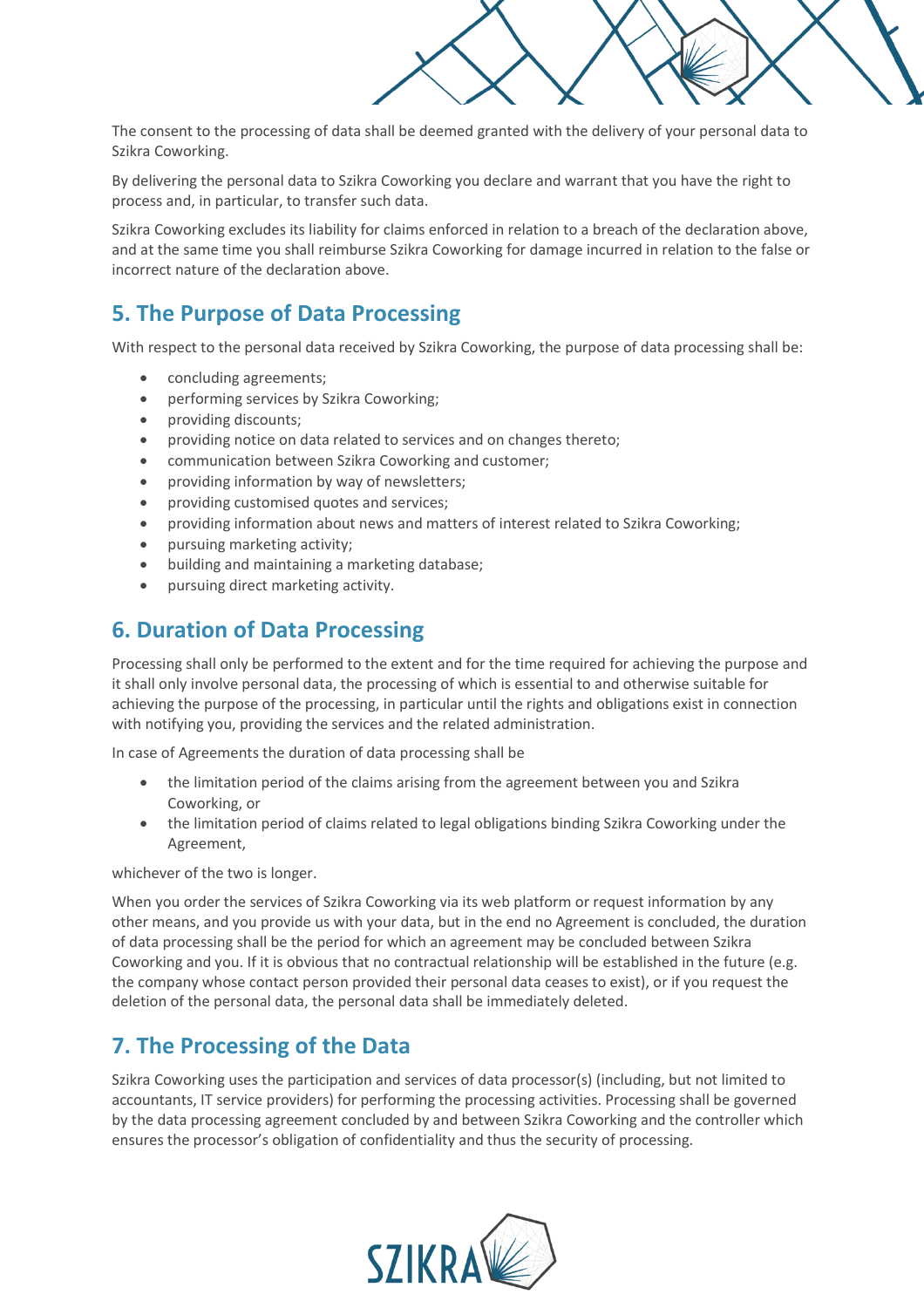

# **8. People Authorised to Access the Data**

The personal data provided by you may be accessed and processed by the employees, senior officers, advisors of Szikra Coworking, other members of its staff participating in data processing, and also by its partners with respect to whom you have consented to the transfer of data.

Pursuant to the law, courts and specific authorities have the right to access the personal data processed by Szikra Coworking. The court, the public prosecutor's office and other authorities (e.g. the police, tax authority, Hungarian National Authority for Data Protection and Freedom of Information) may contact Szikra Coworking and request the provision of information, the reporting of data or the delivery of documents. In such cases we are bound to comply with our data reporting obligation to the extent indispensable for the implementation of the purpose of the enquiry.

# **9. Transmission and Transfer of the Data**

We are aware that your data represent a value and we use our best endeavours to protect them during processing.

Personal data provided to us are only disclosed to third parties cooperating with us or acting on our behalf in certain cases if such is required for the implementation of the purpose for which such data were provided by the data subject or you. Personal data may also be transferred by Szikra Coworking to other third parties if such is required for providing more effective services to you or if such third parties process the data subject's data on behalf of Szikra Coworking.

However, we have ensured that such third parties protect the information and data appropriately and adequately.

Personal data may be transferred by Szikra Coworking to third party processors that ensure appropriate technical and organisational safeguards. According to the generally accepted data protection practice, Szikra Coworking may employ external service providers for the regular maintenance of its server(s), the storage of data or the performance of other IT related tasks.

Information is only disclosed to other third parties if

- we have the data subject's consent to it;
- we are obliged to do so by the law; or
- such is required for the purpose of legal proceedings, for exercising or protecting rights related to such proceedings or granted by the law.

By providing the personal data, you expressly consent to the data being transferred for such purpose, and you declare and warrant that you have the right to disclose the personal data to Szikra Coworking for such purpose.

As soon as the conditions warranting the lawful processing or disclosing of the data cease to exist, Szikra Coworking shall immediately act for the deletion of the personal data from the database, and shall notify you about such deletion.

# **10. Transfer of Data to Third Countries**

Personal data may be required to be transferred to third countries during the performance of the services ordered by you as in certain cases the employees, service providers, sub-contractors of Szikra Coworking are not located in EEA Member States and they perform the services ordered from such third party locations. In such cases data shall be transferred in compliance with Chapter V of the GDPR if the criteria stipulated there are met (e.g. the adequacy decision of the Commission, standard data protection clauses, binding corporate rules).

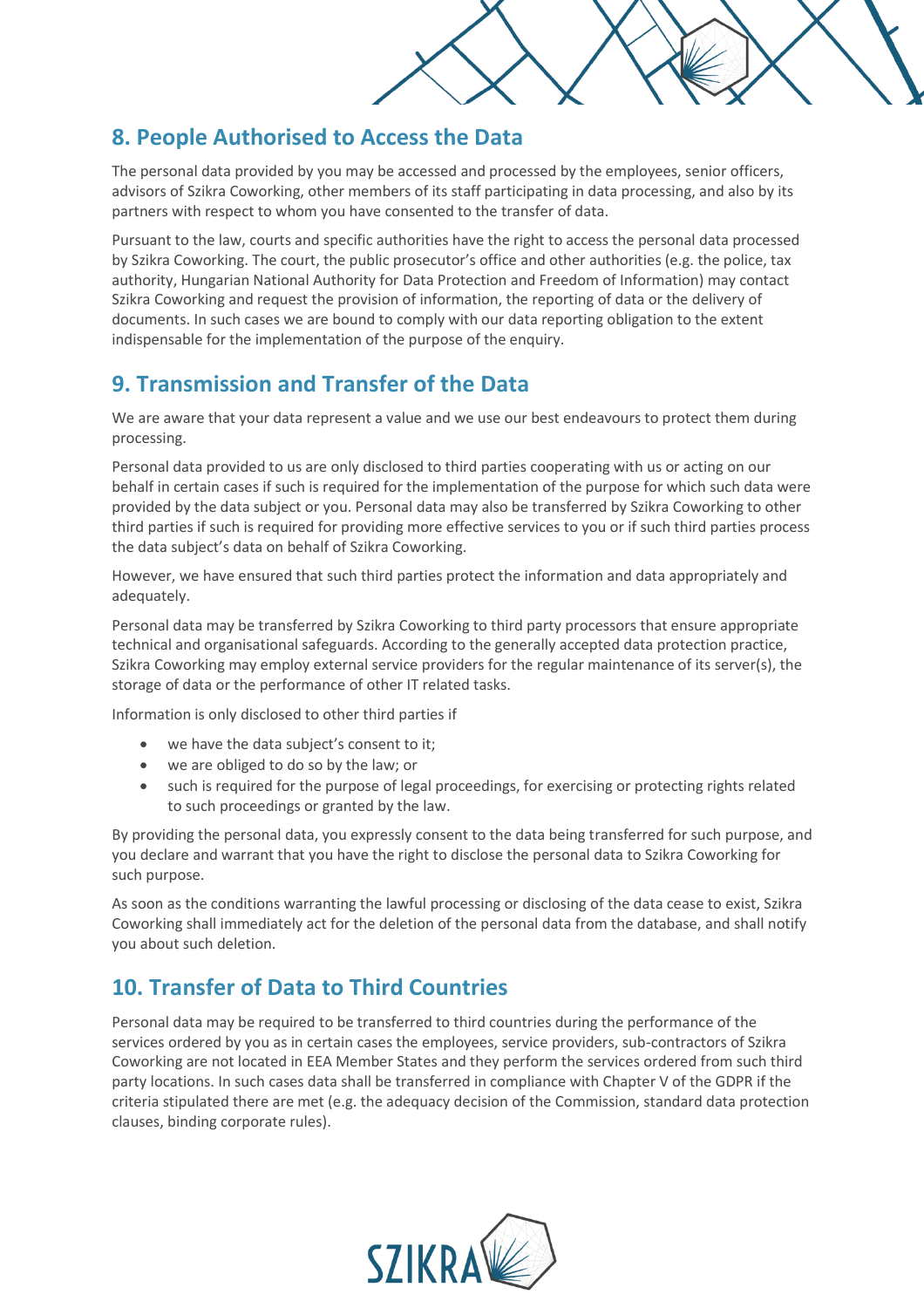# **11. Data Security**

Data received by Szikra Coworking during processing, including data stored both in the electronic information system and also on traditional printed media shall be processed with the utmost care and attention as strictly confidential, and Szikra Coworking shall undertake all lawful technical and organisational measures to protect them in particular against unauthorised access, alteration, transfer, disclosure and other types of infringement as well as deletion or destruction, and also against accidental destruction.

As part of the organisational measures, physical access is monitored at our premises, our employees regularly receive training and the printed documents are locked away under due and proper protection.

The closed IT system of Szikra Coworking provides adequate protection for processing the data in the electronic information system. Our data controllers and partners ensure the same protection for the data as that ensured by Szikra Coworking, and data are used by them strictly for the purpose for which they are intended. The data processed are accessible to people authorised to access them, the authenticity and certification of the data are ensured, the data remain unaltered, and the data are protected against unauthorised access.

Szikra Coworking has technical and organisational measures in place to ensure the security of the data which provides an adequate level of protection against risks arising in connection with processing. We have implemented standard technological and operational security solutions to prevent the loss, alteration, destruction or misuse of identifiable personal data. We use our best endeavours to ensure the protection of the personal data processed by Szikra Coworking through appropriate confidentiality undertakings as well as technical and security measures. Personal data may only be accessed by employees holding appropriate authorisation and accepting confidentiality, and also by controllers authorised to do so.

Please note that we undertake no full liability for the confidentiality, intactness and availability of the data transfer performed through our website or web platform since such are not only within the control of Szikra Coworking. We comply with strict regulations regarding the data received in order to ensure the security of your data and to prevent unlawful access.

# **12. Cookies**

Szikra Coworking uses cookies to ensure the best possible operation of the website and the online quote request, and the servers of Szikra Coworking may accordingly place cookies (unique identification files) on the computers of the users of its website. Users are notified thereof upon such cookies being placed on the computer. Cookies only serve to facilitate the technical identification of users and website visitors and to provide customised services; they are not used by Szikra Coworking for any other purpose. If the user decides to block cookies (information as to how to do so is set out in the guide of the user's browser), such will not prevent the user from the use of the services provided by Szikra Coworking, however, it may affect certain functions of the website.

# **13. Data Subjects' Rights Related to Processing**

#### 13.1. Request for Information

Data subjects may request information concerning the personal data provided by you and processed by Szikra Coworking, the sources thereof, the purpose, legal basis and duration of processing, the name and address of the data processor and its activities relating to data processing and, in the case of data transfer, the legal basis and the recipients of data transfer.

Request for information is only complied with by Szikra Coworking in person for the protection of the data subjects' data. To this end, a request for information may be delivered to Szikra Coworking in writing by post in the form of a private document with full probative force, in email, with the required

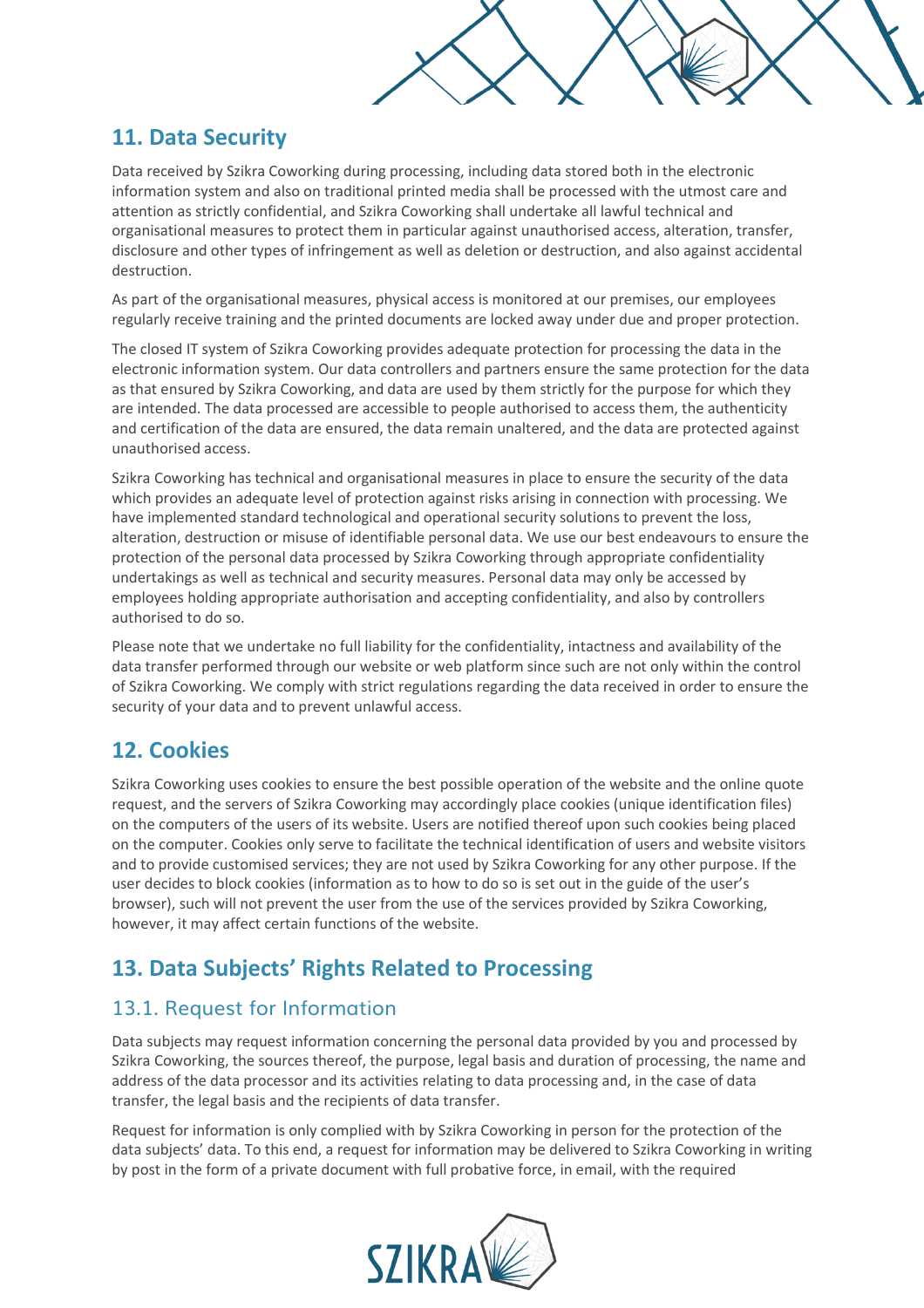identification data indicated. Szikra Coworking shall provide the requested information within the shortest time possible, but no later than 30 days, with a notice served to the address provided by the data subject.

Please note that information on one single dataset is provided free of charge once a year, but Szikra Coworking may charge a certain fee for all further information provided.

# 13.2. Rectification

If the data subject notifies Szikra Coworking, with the personal data specified, that the personal data processed are inaccurate, or if Szikra Coworking otherwise becomes aware of the inaccuracy of the personal data and the correct data, Szikra Coworking shall rectify the relevant personal data. Szikra Coworking shall notify the data subject about the rectification or about the request for rectification being dismissed.

# 13.3. Deletion or blocking

Data subjects may have the right to request that their personal data be deleted or blocked. Personal data are blocked if, based on the information available, it is assumed that deletion would violate the legitimate interests of the data subject. The personal data thus blocked may only be processed by us as long as the purpose of processing that precluded the deletion of the personal data prevails. A notice of the deletion or blocking, or a notice of our dismissal of the request for deletion/blocking shall be delivered to the data subject.

# 13.4. Tagging

If the accuracy of a personal data item is contested by the data subject and its accuracy or inaccuracy cannot be ascertained beyond doubt, Szikra Coworking shall tag that personal data item for the purpose of referencing.

# 13.5. Objection

Data subjects have the right to object to the processing of their personal data, with the exception of statutory processing,

- if processing or transfer of the data is required only for performing a legal obligation of Szikra Coworking or is necessary for the enforcement of a legitimate interest of Szikra Coworking or a third party;
- if their personal data are used or transferred for the purpose of direct marketing, public polling or scientific research provided that the data subjects did not consent to it; or
- in all other cases stipulated by the law.

Objections shall be considered by Szikra Coworking as soon as possible, but not later than 15 days after the submission of the request; a decision shall be adopted and delivered in writing to the applicant on the substantiated nature of the objection.

If the objection proves to be substantiated, Szikra Coworking shall cease the processing of those data, including the recording of further data and data transfer, the data shall be blocked and a notice of the objection and the measures taken pursuant to it shall be delivered to everyone who previously transferred the personal data affected by the objection, and such persons shall act to ensure the enforcement of the right of objection.

#### 13.6. Data portability

Data subjects shall have the right to receive the personal data concerning them, which they have provided, in a structured, commonly used and machine-readable format, and they have the right to transfer those data without hindrance from us if processing is based on the consent of the data subjects and their personal data are processed in an automated manner.

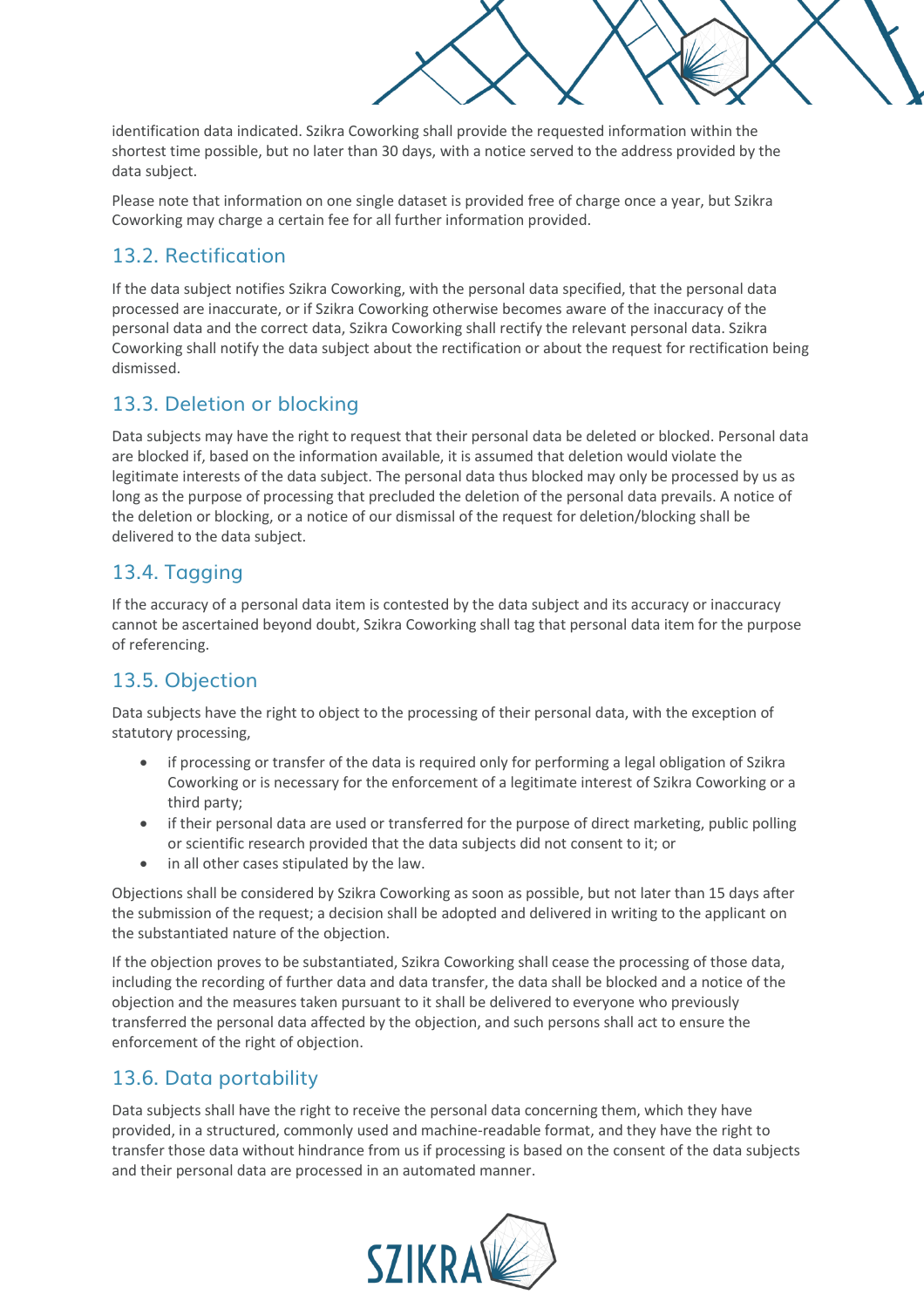#### 13.7. Refusal of cooperation in relation to direct marketing

Data subjects may at any time refuse to cooperate in relation to so-called direct marketing letters, without any further justification. In this regard, data subjects have the right to refuse or prohibit the inclusion of their name in communication and marketing lists, the use of them for direct marketing purposes or for any other specific purpose within that and the disclosure of their name to third parties.

# **14. Reporting Data Change**

You have the right and also the obligation to report all changes in your data processed by Szikra Coworking within 15 days. You shall be held fully liable for consequences arising from the failure to do so.

# **15. Withdrawal of consent**

If the legal basis of processing is your consent, you may at any time withdraw your consent, in which case the withdrawal of your consent to processing does not affect the legal basis of processing prior to such withdrawal. If the legal basis of processing is only and exclusively your consent, upon the withdrawal of the consent we shall cease to process your personal data and the data shall be deleted from all our records.

# **16. Right to Remedy**

Complaints related to the protection of personal data and enquiries related to processing may be submitted by data subjects to the Hungarian National Authority for Data Protection and Freedom of Information (website: [https://www.naih.hu/\)](https://www.naih.hu/), and data subjects may file action for remedy with a court.

# **17. Limitation of Rights**

In exceptional cases, the rights above may be limited subject to certain legal provisions, in particular for the protection of data subject's or third party rights.

Szikra Coworking may only and exclusively disclose data contrary to your data processing declaration at the request of the bodies authorised by the law and in the cases stipulated by the law.

# **18. Managing Data Breaches**

In order to prevent and manage data breaches and to comply with the applicable legal regulations, Szikra Coworking shall log access and attempted access in its IT systems and it shall regularly analyse and monitor them.

Should Szikra Coworking employees authorised to monitor identify data breaches during the performance of their tasks, they shall immediately notify the manager of Szikra Coworking thereof.

Employees of Szikra Coworking shall report to the manager of Szikra Coworking or the person exercising the employer's rights if they become aware of data breaches or events suggesting such data breaches.

Data breaches may be reported to Szikra Coworking at the email address stipulated in Clause 2 which the employees, contracting partners, data subjects may use to report the underlying events or security weaknesses. When a data breach is reported, Szikra Coworking shall immediately investigate the report, during which it shall identify the breach and decide whether it is an actual breach or a false alarm.

Upon the occurrence of a data breach, the relevant systems, persons and data shall be identified and separated and Szikra Coworking shall collect and retain the evidence underlying the occurrence of the breach. Szikra Coworking shall then start remedying the damage and restore lawful operation.

Szikra Coworking shall keep records of all personal data breaches. These records shall contain: